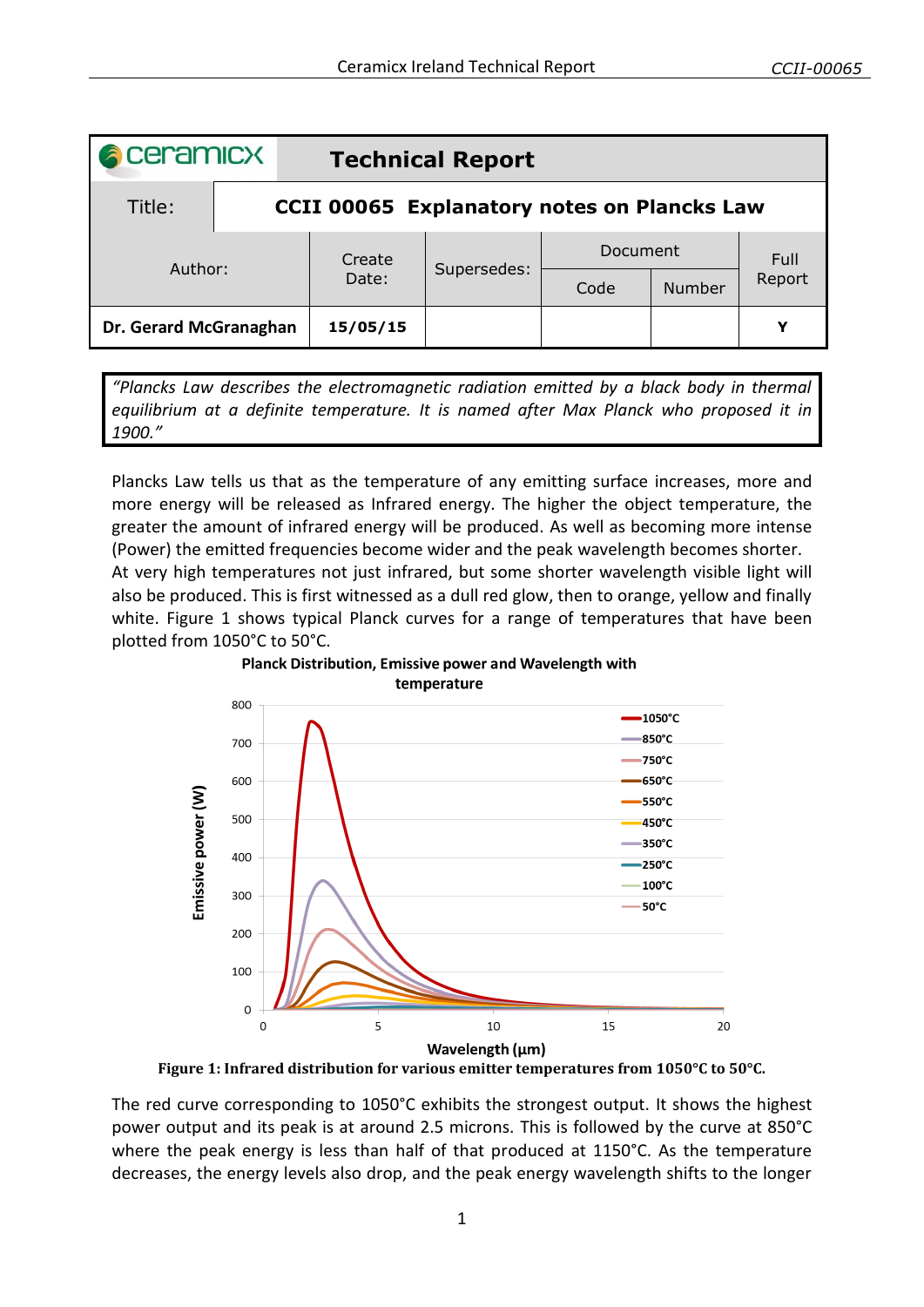wavelengths. The lowest temperatures from the 250°C, 100°C and 50°C curves cannot be seen in the graph.

When the graph is enlarged to see the lower temperature curves, this shift to the longer wavelengths is more apparent. However the power intensity drops significantly.

Planck Distribution, Emissive power and Wavelength with

temperature  $20$  $-1050^{\circ}$ C  $18$ 850°C  $-750^{\circ}$ C 16 650°C Emissive power (W) 14  $-550^{\circ}$ C 450°C  $12$ -350°C 10  $-250^{\circ}$ C 100°C 8  $50^{\circ}$ C 6  $\overline{4}$  $\mathcal{P}$  $\mathbf 0$  $\mathbf 0$  $\overline{5}$ 10 15 20 Wavelength (µm)

<span id="page-1-0"></span>**Figure 2: Close up of Infrared distribution for various emitter temperatures from 350°C to 50°C**

This is shown in [Figure 2.](#page-1-0) At 250°C the blue curve can be seen to have an approximate peak around 6 microns, whereas at 100°C the peak wavelength is around 7.5 microns. Note also that the extent of wavelength is more evenly distributed and doesn't exhibit the concentrated narrow peak seen at higher temperatures.



Planck Distribution, Emissive power and Wavelength with

<span id="page-1-1"></span>**Figure 3: Close up of Infrared distribution for various emitter temperatures from100°C to 25°C**